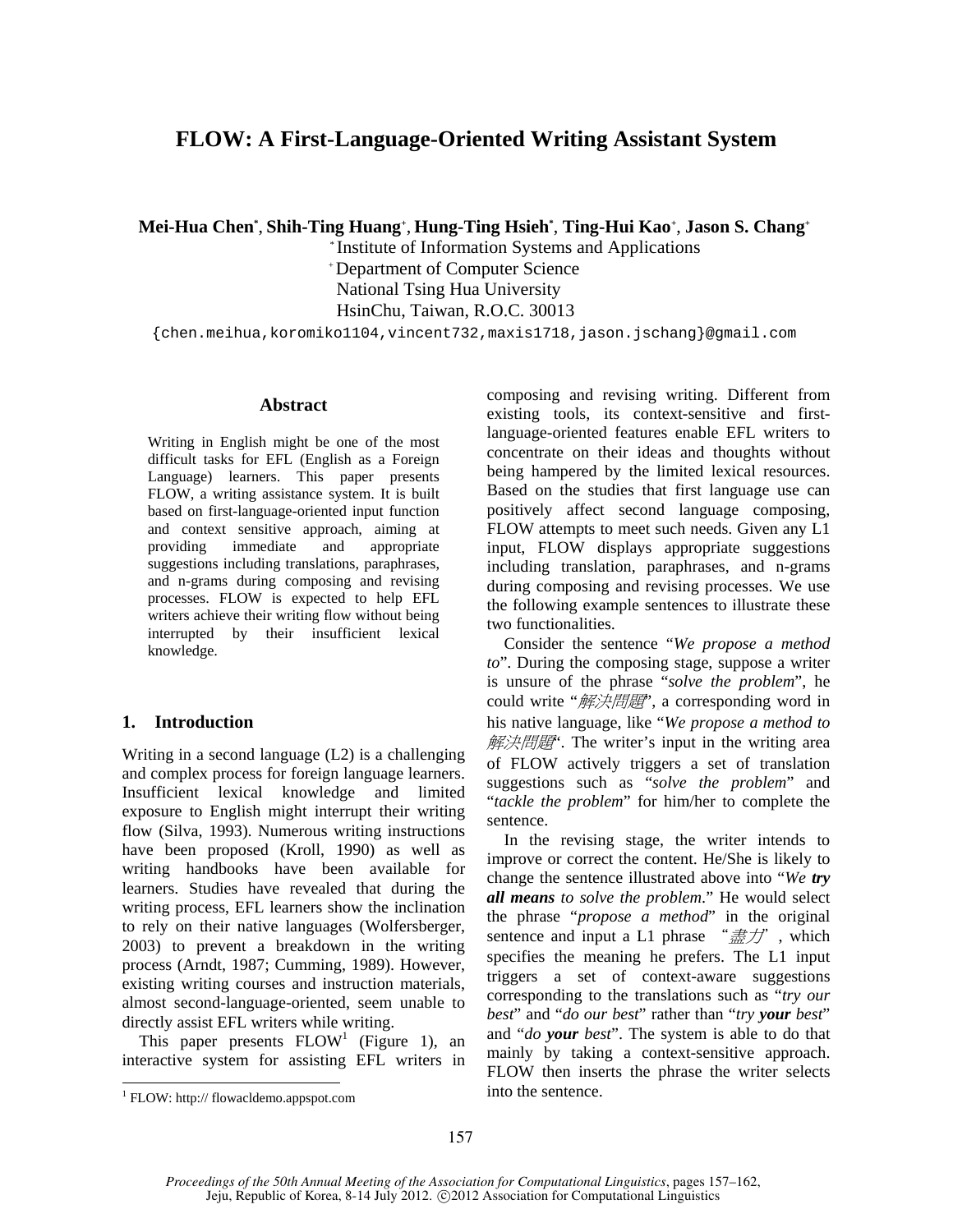

Figure 1. Screenshot of FLOW

In this paper, we propose a context-sensitive disambiguation model which aims to automatically choose the appropriate phrases in different contexts when performing n-gram prediction, paraphrase suggestion and translation tasks. As described in (Carpuat and Wu, 2007), the disambiguation model plays an important role in the machine translation task. Similar to their work, we further integrate the multi-word phrasal lexical disambiguation model to the n-gram prediction model, paraphrase model and translation model of our system. With the phrasal disambiguation model, the output of the system is sensitive to the context the writer is working on. The context-sensitive feature helps writers find the appropriate phrase while composing and revising.

This paper is organized as follows. We review the related work in the next section. In Section 3, we brief our system and method. Section 4 reports the evaluation results. We conclude this paper and point out future directions to research in Section 5.

## **2. Related Work**

## **2.1 Sub-sentential paraphrases**

A variety of data-driven paraphrase extraction techniques have been proposed in the literature. One of the most popular methods leveraging bilingual parallel corpora is proposed by Bannard and Callison-Burch (2005). They identify paraphrases using a phrase in another language as a pivot. Using bilingual parallel corpora for paraphrasing demonstrates the strength of semantic equivalence. Another line of research further considers context information to improve the performance. Instead of addressing the issue of local paraphrase acquisition, Max (2009) utilizes the source and target contexts to extract subsentential paraphrases by using pivot SMT systems.

## **2.2 N-gram suggestions**

After a survey of several existing writing tools, we focus on reviewing two systems closely related to our study.

PENS (Liu et al, 2000), a machine-aided English writing system, provides translations of the corresponding English words or phrases for writers' reference. Different from PENS, FLOW further suggests paraphrases to help writers revise their writing tasks. While revising, writers would alter the use of language to express their thoughts. The suggestions of paraphrases could meet their need, and they can reproduce their thoughts more fluently.

Another tool, TransType (Foster, 2002), a text editor, provides translators with appropriate translation suggestions utilizing trigram language model. The differences between our system and TransType lie in the purpose and the input. FLOW aims to assist EFL writers whereas TransType is a tool for skilled translators. On the other hand, in TransType, the human translator types translation of a given source text, whereas in FLOW the input,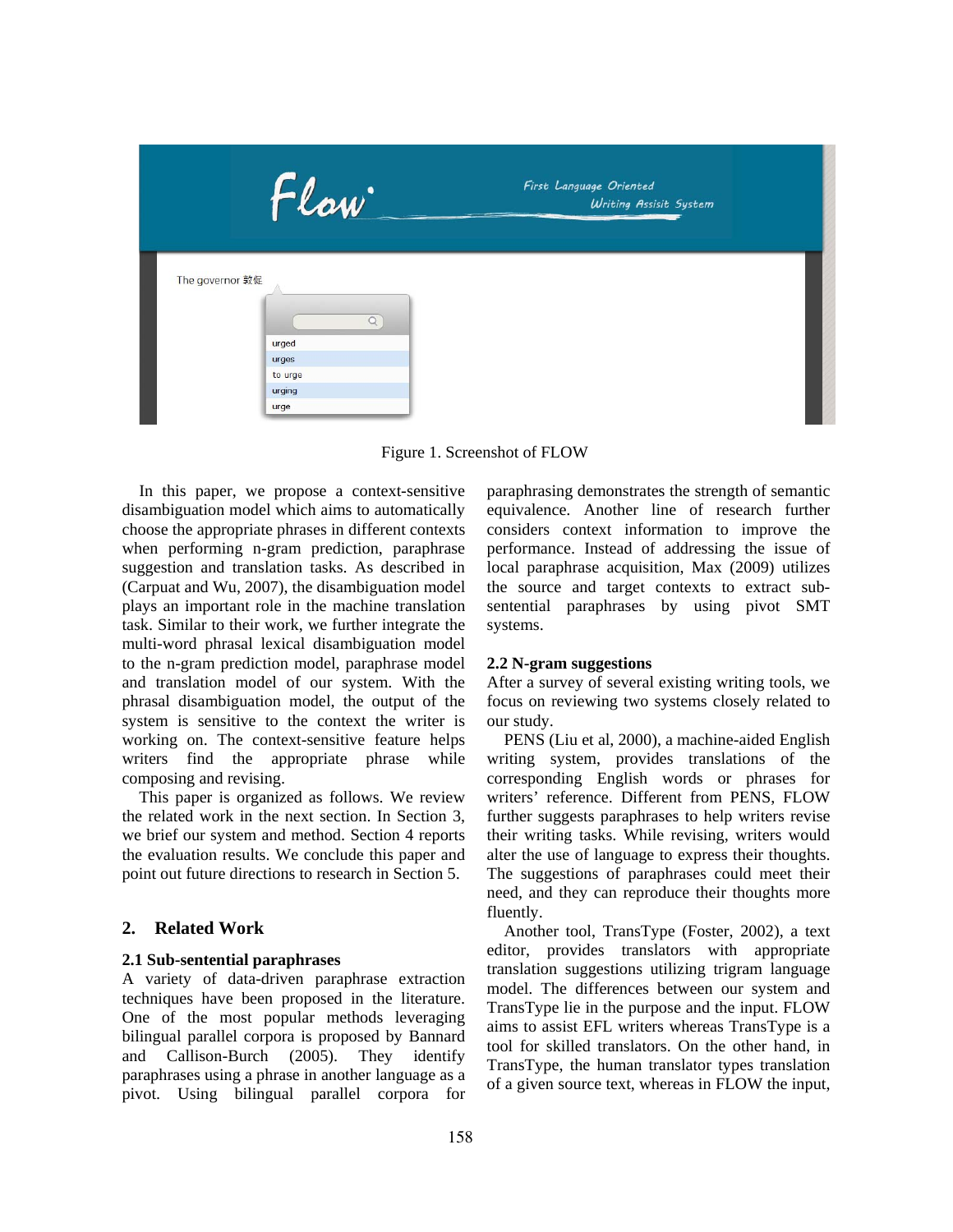either a word or a phrase, could be source or target languages.

## **2.3 Multi-word phrasal lexical disambiguation**

In the study more closely related to our work, Carpuat and Wu (2007) propose a novel method to train a phrasal lexical disambiguation model to benefit translation candidates selection in machine translation. They find a way to integrate the stateof-the-art Word Sense Disambiguation (WSD) model into phrase-based statistical machine translation. Instead of using predefined senses drawn from manually constructed sense inventories, their model directly disambiguates between all phrasal translation candidates seen during SMT training. In this paper, we also use the phrasal lexical disambiguation model; however, apart from using disambiguation model to help machine translation, we extend the disambiguation model. With the help of the phrasal lexical disambiguation model, we build three models: a context-sensitive n-gram prediction model, a paraphrase suggestion model, and a translation model which are introduced in the following sections.

## **3. Overview of FLOW**

The FLOW system helps language learners in two ways: predicting n-grams in the composing stage and suggesting paraphrases in the revising stage (Figure 2).

### **3.1 System architecture**

### **Composing Stage**

During the composing process, a user inputs *S*. FLOW first determines if the last few words of *S* is a L1 input. If not, FLOW takes the last *k* words to predict the best matching following n-grams. Otherwise, the system uses the last *k* words as the query to predict the corresponding n-gram translation. With a set of prediction (either translations or n-grams), the user could choose an appropriate suggestion to complete the sentence in the writing area.

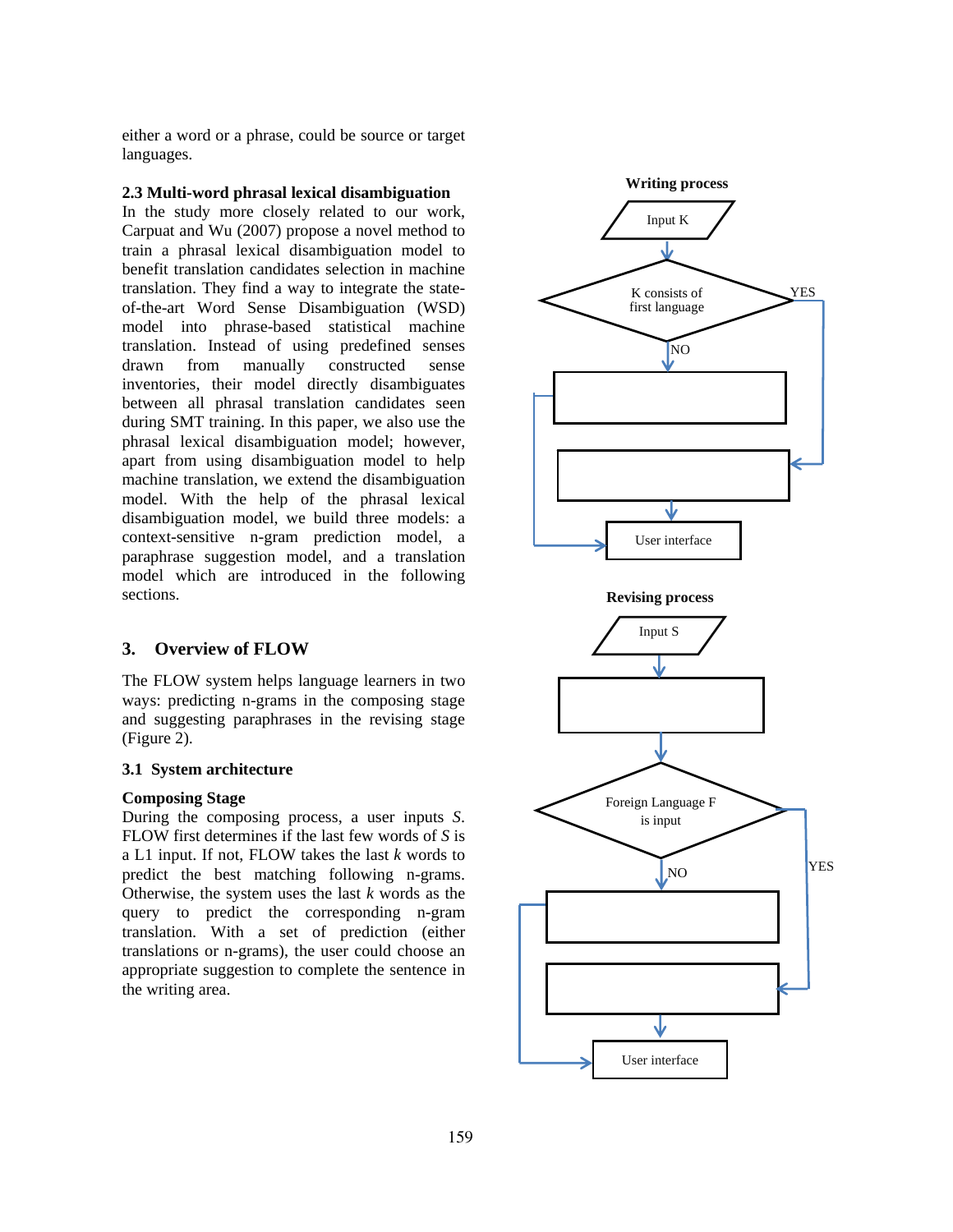Figure 2. Overall Architecture of *FLOW* in writing and revising processes

#### **Revising Stage**

In the revising stage, given an input *I* and the user selected words *K*, FLOW obtains the word sequences *L* and *R* surrounding *K* as reference for prediction. Next, the system suggests subsentential paraphrases for *K* based on the information of *L* and *R*. The system then searches and ranks the translations.

#### **3.2 N-gram prediction**

In the n-gram prediction task, our model takes the last *k* words with  $m<sup>2</sup>$  English words and *n* foreign language words,  $\{e_1, e_2, \ldots, e_m, f_1, f_2, \ldots, f_n\}$ , of the source sentences *S* as the input. The output would be a set of n-gram predictions. These n-grams can be concatenated to the end of the user-composed sentence fluently.

### **Context-Sensitive N-gram Prediction (CS-NP)**

The CS-NP model is triggered to predict a following n-gram when a user composes sentences consisted of only English words with no foreign language words, namely, *n* is equal to 0. The goal of the CS-NP model is to find the English phrase *e* that maximizes the language model probability of the word sequence,  $\{e_1, e_2, \ldots e_m, e\}$ :

$$
e = \underset{e, \forall m \le k}{\text{argmax}} P(e|e_1, e_2, \dots e_m)
$$

$$
P(e|e_1, e_2, \dots e_m) = \frac{P(e_1, e_2, \dots e_m, e)}{P(e_1, e_2, \dots e_m)}
$$

#### **Translation-based N-gram Prediction (TB-NP)**

When a user types a set of L1 expression  $f = \{f_1, f_2\}$ …*fn* }, following the English sentences *S*, the FLOW system will predict the possible translations of *f*. A simple way to predict the translations is to find the bilingual phrase alignments T(*f*) using the method proposed by (Och and Ney, 2003). However, the T(*f*) is ambiguous in different contexts. Thus, we use the context  $\{e_1, e_2, \dots e_m\}$ proceeding *f* to fix the prediction of the translation. Predicting the translation *e* can be treated as a subsentential translation task:

 $\overline{a}$ 

$$
e = \operatorname{argmax}_{e \in T(f)} P(e \mid e_1, e_2, \dots e_m),
$$

where we use the user-composed context  $\{e_1, e_2,$ …*em*} to disambiguate the translation of *f*. Although there exist more sophisticated models which could make a better prediction, a simple naïve-Bayes model is shown to be accurate and efficient in the lexical disambiguation task according to (Yarowsky and Florian, 2002). Therefore, in this paper, a naïve-Bayes model is used to disambiguate the translation of *f*. In addition to the context-word feature, we also use the context-syntax feature, namely surrounding POS tag *Pos*, to constrain the syntactic structure of the prediction. The TB-NP model could be represented in the following equation:

$$
e^* = \operatorname*{argmax}_{e} P(e|e_1, e_2, \dots e_m, p_1, p_2, \dots p_m),
$$

$$
Pos = \{p_1, p_2, \dots p_m\}
$$

According to the Bayes theorem,

$$
P(e|e_1, e_2, \dots e_m, p_1, p_2, \dots p_m)
$$
  
= 
$$
\prod_{e_i \in E} P(e_i|e) * \prod_{p_j \in P} P(p_j|e)
$$

The probabilities can be estimated using a parallel corpus, which is also used to obtain bilingual phrase alignment.

#### **3.3 Paraphrase Suggestion**

Unlike the N-gram prediction, in the paraphrase suggestion task, the user selects  $k$  words,  $\{e_1, e_2, \ldots, e_n\}$ *…ek*}, which he/she wants to paraphrase. The model takes the *m* words  $\{r_1, r_2, \ldots r_m\}$  and *n* words  $\{l_1, l_2, \ldots, l_n\}$  in the right and left side of the userselected *k* words respectively. The system also accepts an additional foreign language input,  ${f_1, f_2, \dots, f_n}$  $...f_l$ , which helps limit the meaning of suggested paraphrases to what the user really wants. The output would be a set of paraphrase suggestions that the user-selected phrases can be replaced by those paraphrases precisely.

## **Context-Sensitive Paraphrase Suggestion (CS-PS)**

The CS-PS model first finds a set of local paraphrases *P* of the input phrase *K* using the

<sup>&</sup>lt;sup>2</sup> In this paper, m = 5.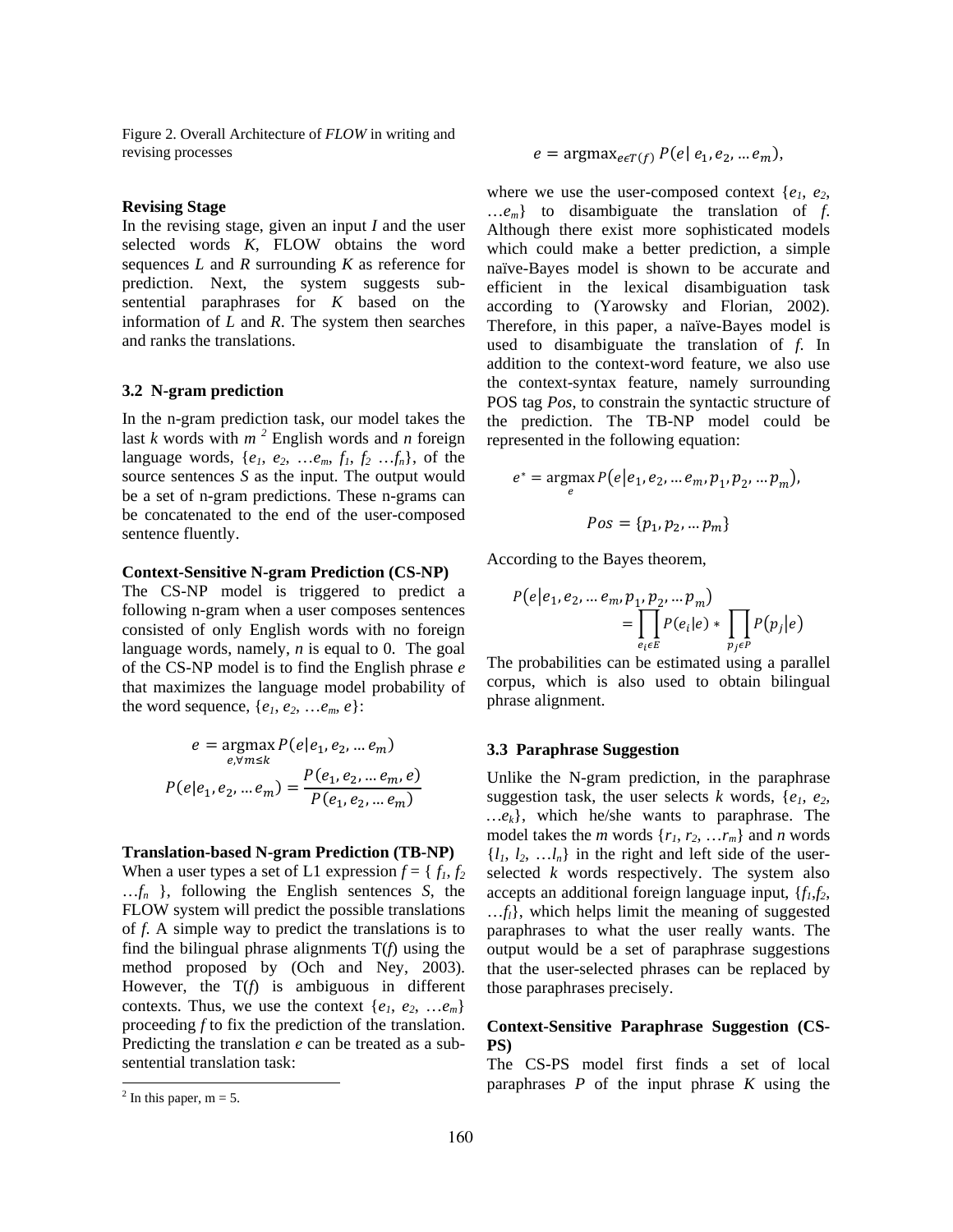pivot-based method proposed by Bannard and Callison-Burch (2005). Although the pivot-based method has been proved efficient and effective in finding local paraphrases, the local paraphrase suggestions may not fit different contexts. Similar to the previous n-gram prediction task, we use the naïve-Bayes approach to disambiguate these local paraphrases. The task is to find the best *e* such that *e* with the highest probability for the given context R and L. We further require paraphrases to have similar syntactic structures to the user-selected phrase in terms of POS tags, *Pos*.

$$
e^* = \underset{e \in P}{\text{argmax}} P(e | l_1, l_2, \dots l_n, r_1, r_2, \dots r_m, Pos)
$$

## **Translation-based Paraphrase Suggestion (TB-PS)**

After the user selects a phrase for paraphrasing, with a L1 phrase *F* as an additional input, the suggestion problem will be:

$$
e^* = \underset{e \in T(F)}{\text{argmax}} P(e|l_1, l_2, \dots l_n, r_1, r_2, \dots r_m, Pos)
$$

The TB-PS model disambiguates paraphrases from the translations of *F* instead of paraphrases *P*.

## **4. Experimental Results**

In this section, we describe the experimental setting and the preliminary results. Instead of training a whole machine translation using toolkits such as Moses (Koehn et. al, 2007), we used only bilingual phrase alignment as translations to prevent from the noise produced by the machine translation decoder. Word alignments were produced using Giza++ toolkit (Och and Ney, 2003), over a set of 2,220,570 Chinese-English sentence pairs in Hong Kong Parallel Text (LDC2004T08) with sentences segmented using the CKIP Chinese word segmentation system (Ma and Chen, 2003). In training the phrasal lexical disambiguation model, we used the English part of Hong Kong Parallel Text as our training data.

To assess the effectiveness of FLOW, we selected 10 Chinese sentences and asked two students to translate the Chinese sentences to English sentences using FLOW. We kept track of the sentences the two students entered. Table 1 shows the selected results.

| <b>Model</b> | <b>Results</b>                |
|--------------|-------------------------------|
| TB-PS        | 總而言之, the price of rice       |
|              | in short                      |
|              | all in all                    |
|              | in a nutshell                 |
|              | in a word                     |
|              | to sum up                     |
| CS-PS        | She looks forward to coming   |
|              | look forward to               |
|              | looked forward to             |
|              | is looking forward to         |
|              | forward to                    |
|              | expect                        |
| CS-PS        | there is no doubt that        |
|              | there is no question          |
|              | it is beyond doubt            |
|              | I have no doubt               |
|              | beyond doubt                  |
|              | it is true                    |
| $CS-NP$      | We put forward                |
|              | the proposal                  |
|              | additional                    |
|              | our opinion                   |
|              | the motion                    |
|              | the bill                      |
| TB-NP        | on ways to identify tackle 洗錢 |
|              | money laundering              |
|              | money                         |
|              | his                           |
|              | forum entitled                |
|              | money laundry                 |

Table 1. The preliminary results of *FLOW*

Both of the paraphrase models CS-PS and TB-PS perform quite well in assisting the user in the writing task. However, there are still some problems such as the redundancy suggestions, e.g., "*look forward to*" and "*looked forward to*". Besides, although we used the POS tags as features, the syntactic structures of the suggestions are still not consistent to an input or selected phrases. The CS-NP and the TB-NP model also perform a good task. However, the suggested phrases are usually too short to be a semantic unit. The disambiguation model tends to produce shorter phrases because they have more common context features.